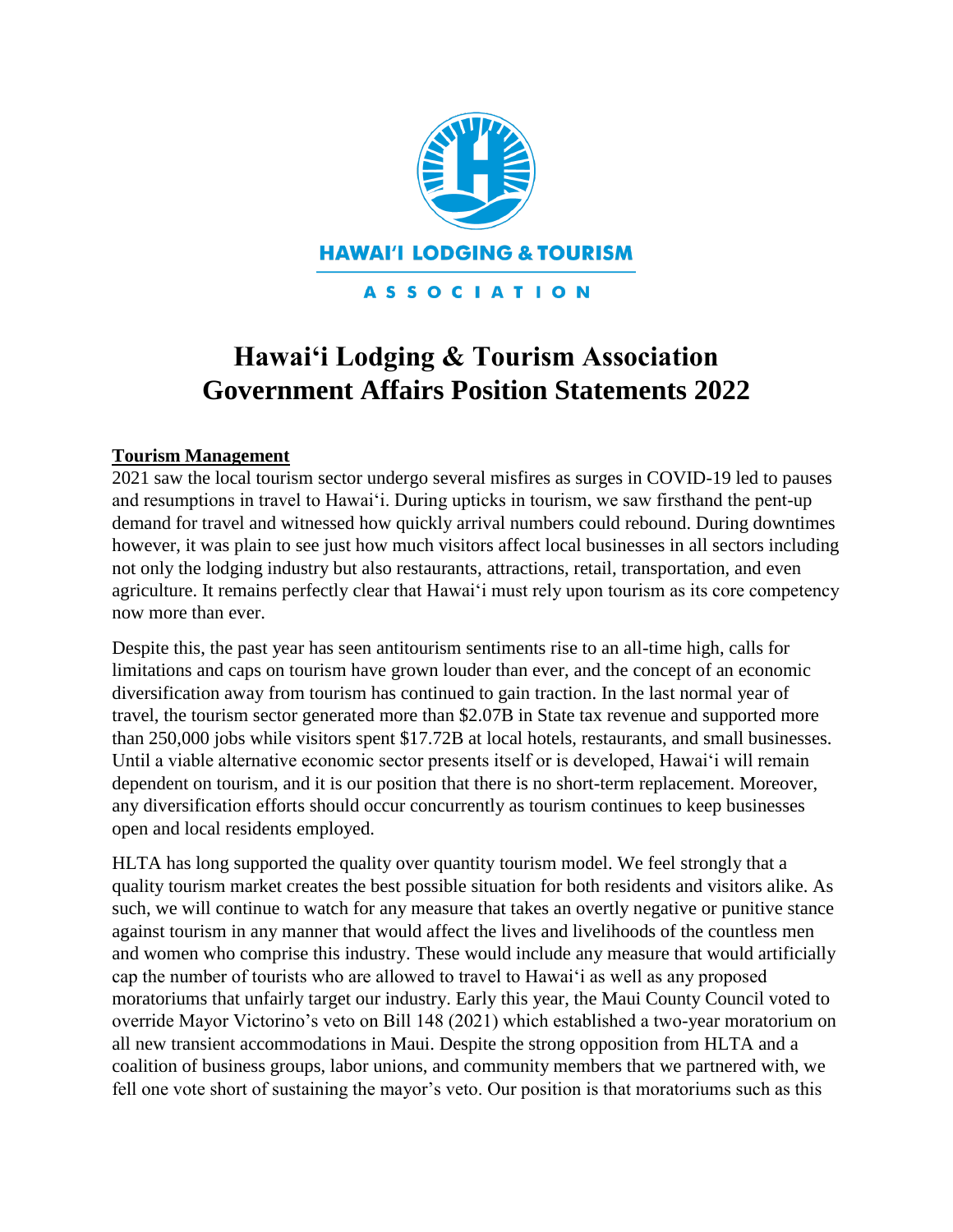are not the answer to better tourism management but will instead have unintended ramifications on our hospitality industry.

On the other end of the spectrum, we will look to support measures that propose thoughtful approaches to the management of our tourism economy and take into consideration key components such as perpetuating our local culture, protecting our environment, and preserving our way of life. For instance, HLTA strongly supports the implementation of impact fees at popular sites so long as the monies generated are withheld from State or county general funds and are instead used specifically for the operation and maintenance of the site at which they are collected. This concept has been successfully utilized in locales around the world including our very own Hanauma Bay on O'ahu.

# **Healthy Building Ordinances & Right to Recall**

From early on in the pandemic, HLTA recognized the need for clearly defined health and safety standards that specifically worked to mitigate the risk of exposure to the COVID-19 virus. We developed our Health, Safety, & Security Standards through careful research of best practices suggested by organizations such as the CDC, the WHO, OSHA, and with input from our own industry stakeholders. HLTA launched this initiative at the onset of the pandemic which resulted in the local lodging sector being the first to have its standards reviewed and approved by the State Department of Health.

HLTA views public safety and proper health protocols as a top priority. However, we will oppose any legislation that would allow either the State or any county government to regulate how industry members conduct their businesses. In the past, HLTA successfully led the charge against several legislative items modeled after San Francisco's Healthy Building Ordinance. This was done through our defeat of Honolulu City Council Bill 80 (2020) and by opposing the introduction of similar legislation at the State Legislature. Both measures represented gross overreach by local government into private business.

Our industry has proven that we can keep our workers and our guests safe through a pandemic while working hand in hand with our state leaders and elected officials. We feel strongly that government oversight is unnecessary.

# **Increases to the "Cost of Doing Business" in Hawai'i**

Last year, our industry vigorously opposed the passage of House Bill 862 which, among other things, stripped the counties of their Transient Accommodation Tax allocation and allowed county governments to enact their own TAT up to three percent. The Hawai'i Tourism, Business, & Community Coalition, an alliance of tourism, business, labor, and community organizations led by HLTA, successfully petitioned Governor Ige to veto the measure, but ultimately fell a single vote shy of the necessary votes to sustain the veto during the Legislature's Special Session.

In the time since its passage, each of the counties has established their own surcharge. The various county councils are now looking to the State Legislature to propose a measure that would abolish the three-percent cap—further increasing costs to both hoteliers and travelers. As it relates to state and county taxes and fees, Hawai'i is among the most expensive places to visit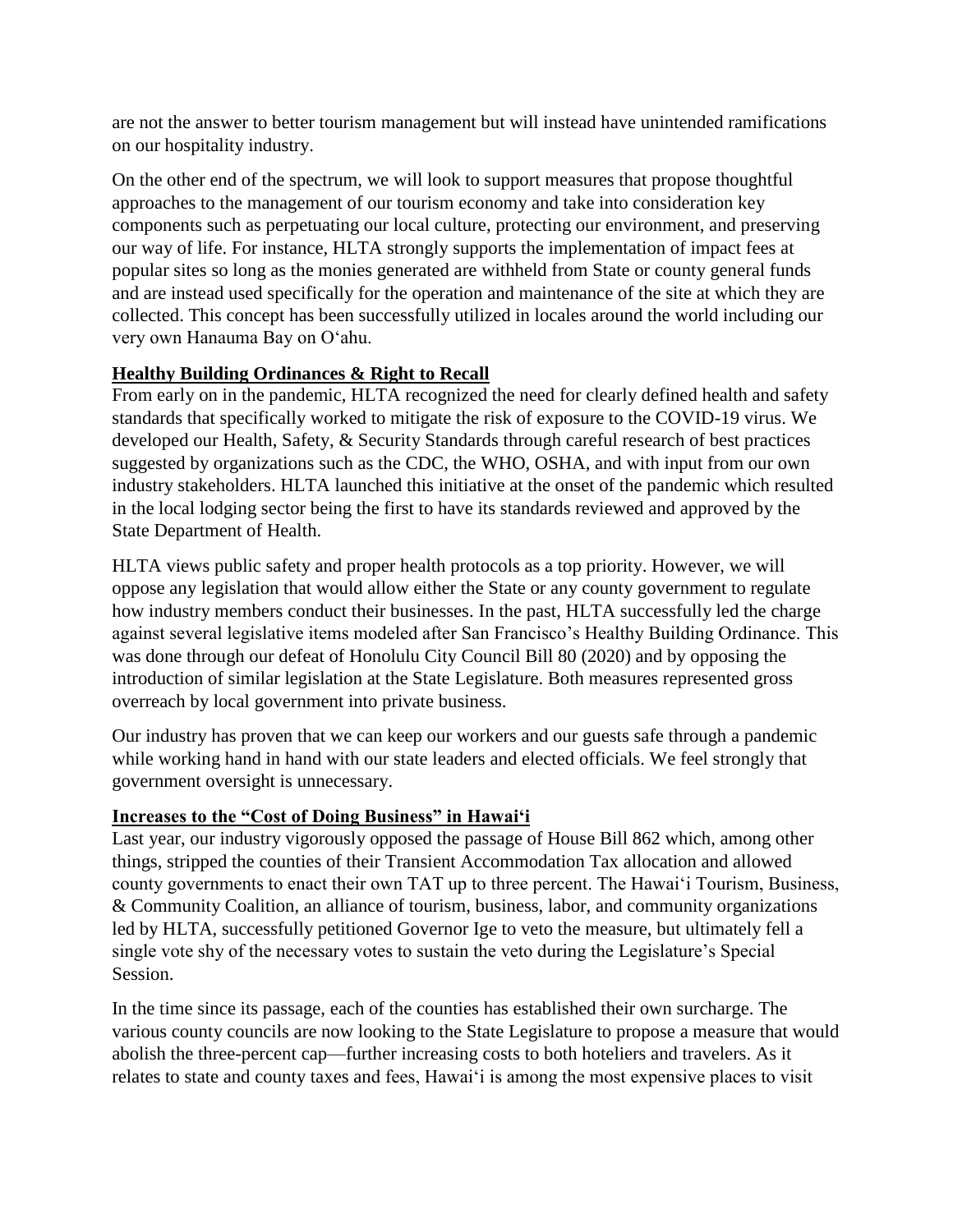and, coupled with inflation and the overall high cost of doing business here, this has led to lower profit margins and greater difficulty for local businesses to profit.

It is our position that further cost increases will ultimately be shifted to prospective customers who will be further incentivized to spend their vacations at other leisure destinations. It also encourages extractive and exploitative travelers to stay at short-term rentals rather than in a resort district.

As such, HLTA will staunchly oppose any measure that increases the cost of doing business in Hawai'i. This includes rate hikes of the General Excise Tax and the Transient Accommodations Tax as well as the establishment of any new fees or taxes that cannot be directed back to a local resource.

# **Hawai'i Tourism Authority Funding**

With the passage of House Bill 862 during the last Legislative Session, the dedicated funding to the Hawai'i Tourism Authority was stripped, and the agency will now be forced to request funding from the Legislature each year. HLTA recognizes the important role that HTA and adjacent organizations like the Hawai'i Visitors & Convention Bureau play in management and marketing of the local tourism sector.

Moving forward, HTA will require adequate funding to responsibly market Hawai'i to the rest of the world and to facilitate and execute the Destination Management Action Plans that have been created for each of the islands. These things considered, we will oppose any further reduction in HTA's annual budget.

# **Public Safety**

Hawai'i has long been able to market itself as among the safest premier destinations in the world. However, the economic, emotional, and physical stresses caused by the pandemic and job market instability have led to spikes in crime.

In 2018 HLTA launched the inaugural Visitor Public Safety Conference (VPSC) as a forum for public safety officials, industry stakeholders, and community leaders to come together and identify short and long-term goals and solutions in the realm of safety and security. This past year, HLTA hosted its 3<sup>rd</sup> annual Visitor Public Safety Conference in partnership with the Waikiki Business Improvement District, Waikiki Improvement Association, Hawai'i Hotel Visitor Industry Security Association, Visitor Aloha Society of Hawai'i, and the Retail Merchants of Hawai'i. As a coalition, we worked closely with officials from Mayor Blangiardi's administration, the Honolulu Police Department, Prosecutor Steven Alm, Honolulu City Council Chair Tommy Waters, as well as other industry partners and community organizations to discuss courses of action that would make our community safer for residents and travelers alike.

We will be closely watching for any legislative proposal that would make State funding available for public safety initiatives such as the establishment of a Weed & Seed site in Waikiki.

#### **Transient Vacation Rentals**

HLTA's longstanding position has been that we support the existence of TVRs within properly zoned areas—such as resort districts—provided these units are operating legally and are paying the appropriate taxes and fees. Over the past few years, each of the counties has made substantial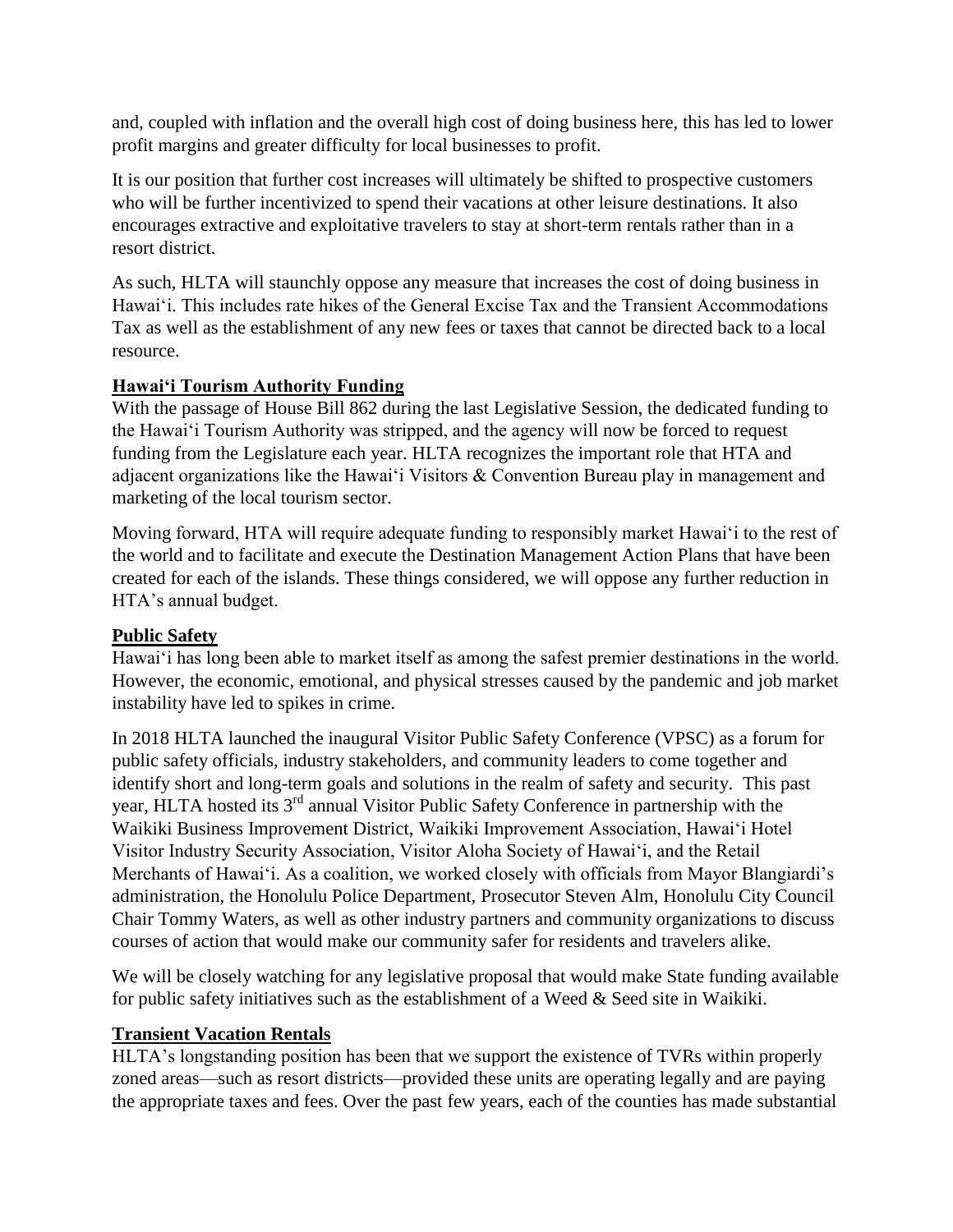headway in addressing the proliferation of illegal short-term rentals. Every county council has passed legislation stipulating where and how legal units may operate, but the limiting factor has been the inability to monitor and enforce county ordinances as they pertain to illegal units. To overcome this hurdle, each county has approached the issue in their own fashion. On Maui, we would like to see more funding available for the administration to actively enforce their TVR laws, while on Hawai'i Island the administration and county council has said that they are working on updating their TVR rules and regulations that we intend to support. Kaua'i has already enjoyed a great deal of success in focusing their efforts on cracking down on the number of illegal advertisements posted on online hosting platforms, and we will continue to monitor their efforts in this regard.

While we support all these efforts, we feel strongly that Honolulu's Bill 41 (2021), which was proposed, by the Department of Planning & Permitting and passed by the Honolulu Planning Commission, is a big step in the right direction. First and foremost, the proposed legislation sets the minimum rental period at six months—a steep increase from the current period of 30 days. Moreover, Bill 41 would sharply increase the fine for illegal units from \$10,000 to \$25,000. Finally, the measure creates "additional sources of funding for the administration and enforcement" of the City's short-term rental laws. As it is written, this measure would further codify the rules by which TVRs must abide in the City & County of Honolulu and will likely spur similar legislation in each of the counties.

HLTA has been a proponent of TVR legislation at the state level before, and we would support any efforts by the Legislature to work with the counties to rein in these illegal units which are a blight in our island communities.

#### **Homelessness**

HLTA has an established history of working with the Legislature to secure funds to address homelessness in our state. Our efforts have taken several forms including the administration of matching funds that were distributed to local organizations working with homelessness and the successful repatriation programs that we have supported which reconnects transplant homeless individuals with family members or friends outside of Hawai'i.

HLTA will seize any opportunity to secure State funding to support these ongoing efforts.

#### **Climate Change**

The local lodging industry has a proven track record when it comes to being mindful of our natural resources, enacting sustainable practices, and making efforts to retrofit and streamline operations in order to lessen its impact on the local environment. These efforts are undertaken by individual hotels of their own volition in recognition of how precious a resource the environment is. We do our utmost to protect the land and do not need to be taxed or further regulated in this area.

HLTA will oppose any proposed legislation that seeks to address climate change by disproportionately targeting the tourism industry or travelers through policies such as green fees.

#### **Workforce/Affordable Housing**

The pandemic exposed several weaknesses in our economy—most notably the migration of